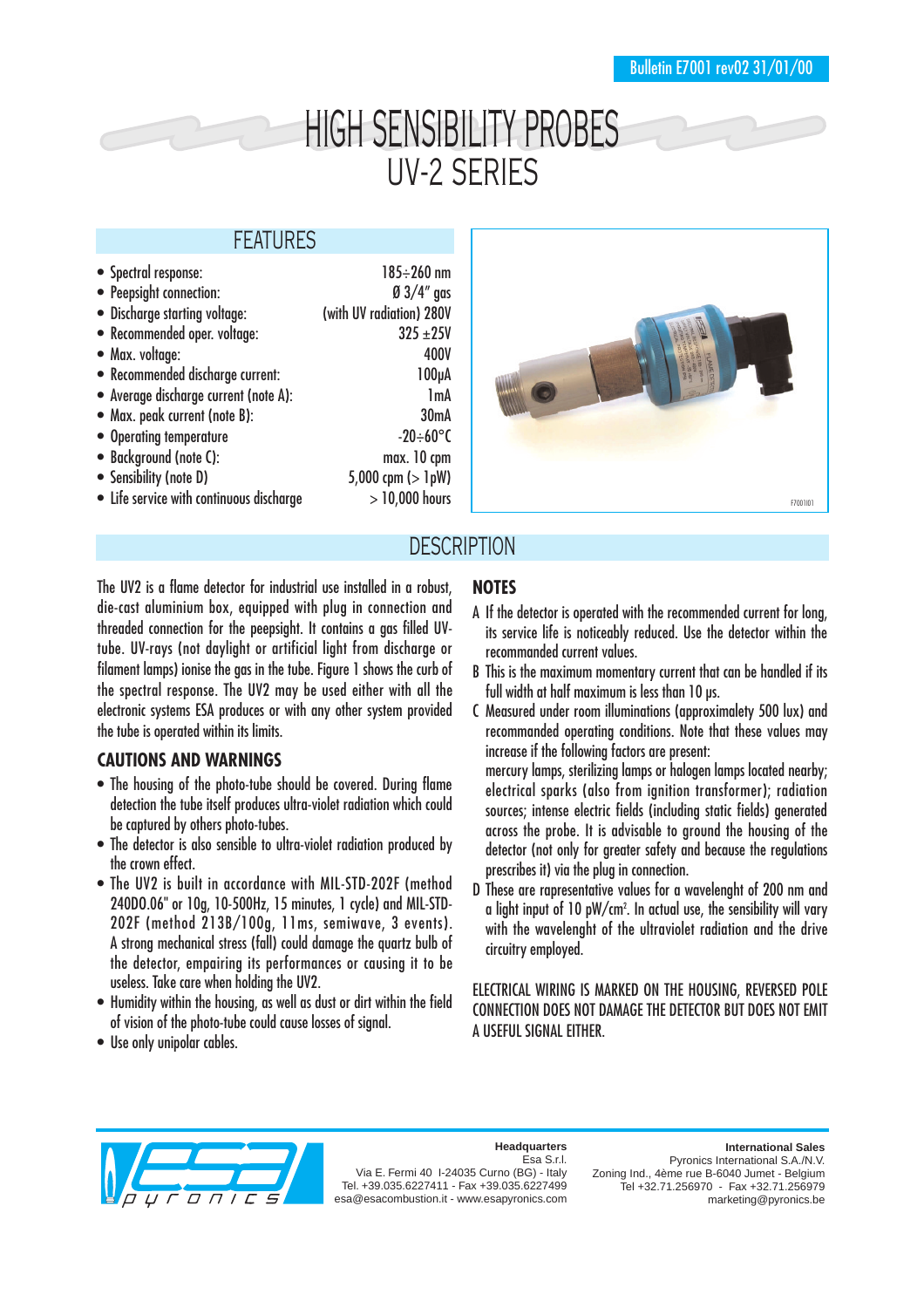# DIMENSIONS



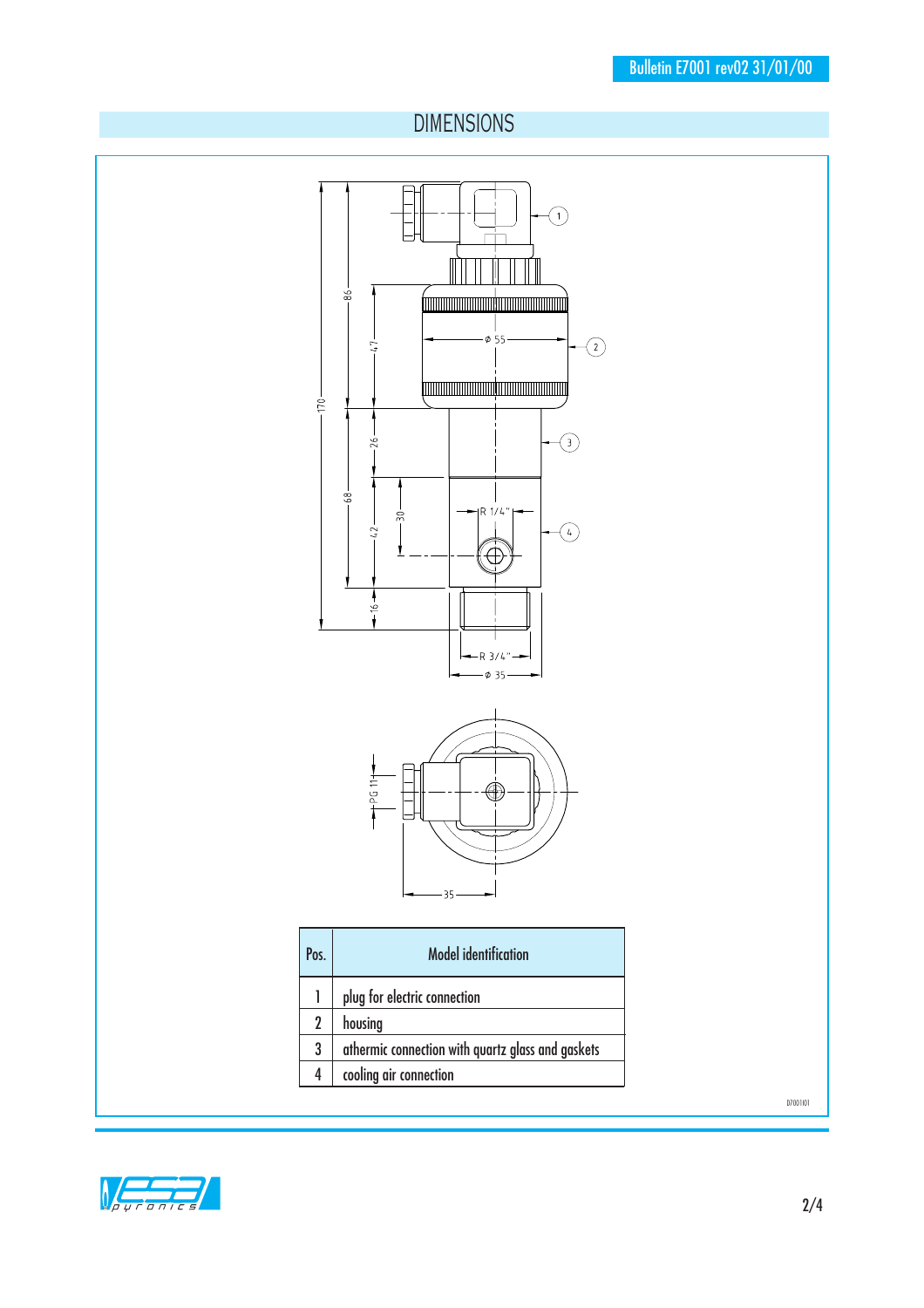#### DIAGRAMS





Fig. 2 - Sensibility and background of UV2